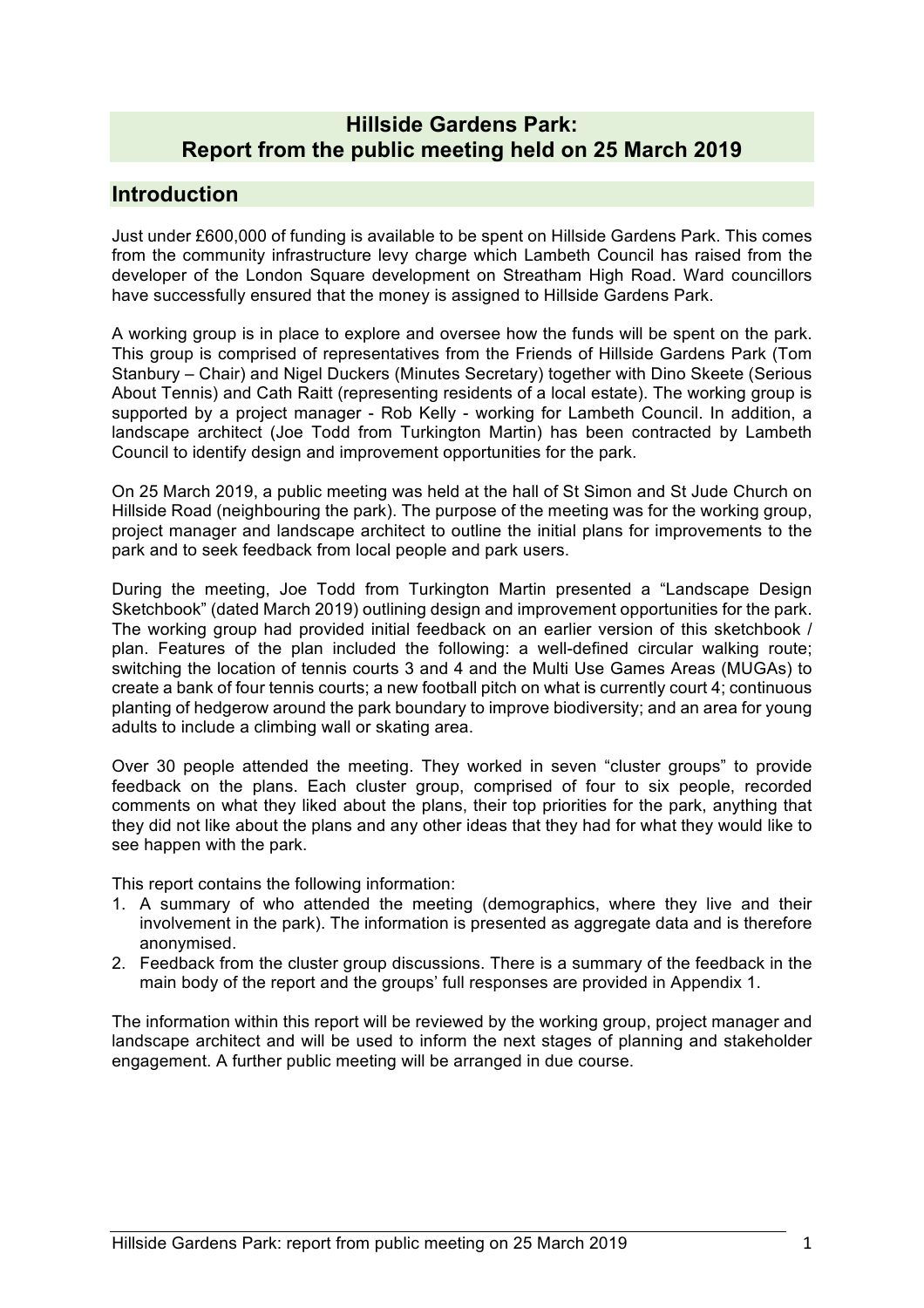# **1. Summary of attendees**

The following summary relates to the 24 attendees who provided information about themselves. It does not include members of the working group or Lambeth Council staff.

The attendees' ages ranged from 37 years to 88 years (median: 56 years). There was an even mix of male and female attendees (12 male, 11 female, 1 not stated).

A quarter of the attendees (6/24; 25%) live on roads adjacent to the park (Kingsmead Road and Hillside Road) and two-thirds of the attendees (16/24; 67%) live on roads within 500 metres of the park (as the crow flies). The remaining attendees live in Streatham Hill, Streatham, West Norwood and Norbury.

| <b>Table 1: Where attendees live</b>  |                         |                               |
|---------------------------------------|-------------------------|-------------------------------|
| Location                              | <b>Road</b>             | <b>Number of</b><br>attendees |
| Roads adjacent to the park:           | Kingsmead Road          | 4                             |
|                                       | <b>Hillside Road</b>    | $\overline{2}$                |
| Other roads in close proximity to the | Leigham Vale            | $\overline{2}$                |
| park (within 500 metres as the crow   | Palace Road             | 2                             |
| flies)                                | <b>Hillside Gardens</b> |                               |
|                                       | Amesbury Avenue         |                               |
|                                       | Downton Avenue          |                               |
|                                       | <b>Mount Nod Road</b>   |                               |
|                                       | Normanhurst Road        |                               |
|                                       | <b>Knollys Road</b>     |                               |
| Other roads:                          |                         |                               |
| <b>Streatham Hill and Streatham</b>   | <b>Telford Avenue</b>   | 1                             |
|                                       | <b>Gaumont Place</b>    |                               |
|                                       | <b>Conifer Gardens</b>  |                               |
|                                       | <b>Bournevale Road</b>  |                               |
| <b>West Norwood</b>                   | Lancaster Avenue        | 2                             |
|                                       | <b>Thornlaw Road</b>    |                               |
| <b>Norbury</b>                        | Senley Road             |                               |
|                                       |                         | Total: 24                     |

Attendees were asked "What is your involvement with the park?" and provided "free text" responses (there were no predefined options). Attendees' responses are summarised in Table 2. Some attendees listed more than one form of involvement with the park.

| Table 2: Summary of responses to "What is your involvement with the park?" |                        |  |
|----------------------------------------------------------------------------|------------------------|--|
| <b>Activity or role</b>                                                    | Number of<br>attendees |  |
| <b>Tennis</b>                                                              | 11                     |  |
| Visiting the park with children and/or use of the play area                | 8                      |  |
| Dog walker                                                                 | 4                      |  |
| Past or present committee role with Friends of Hillside Gardens<br>Park    | 3                      |  |
| Involved with allotments                                                   | 3                      |  |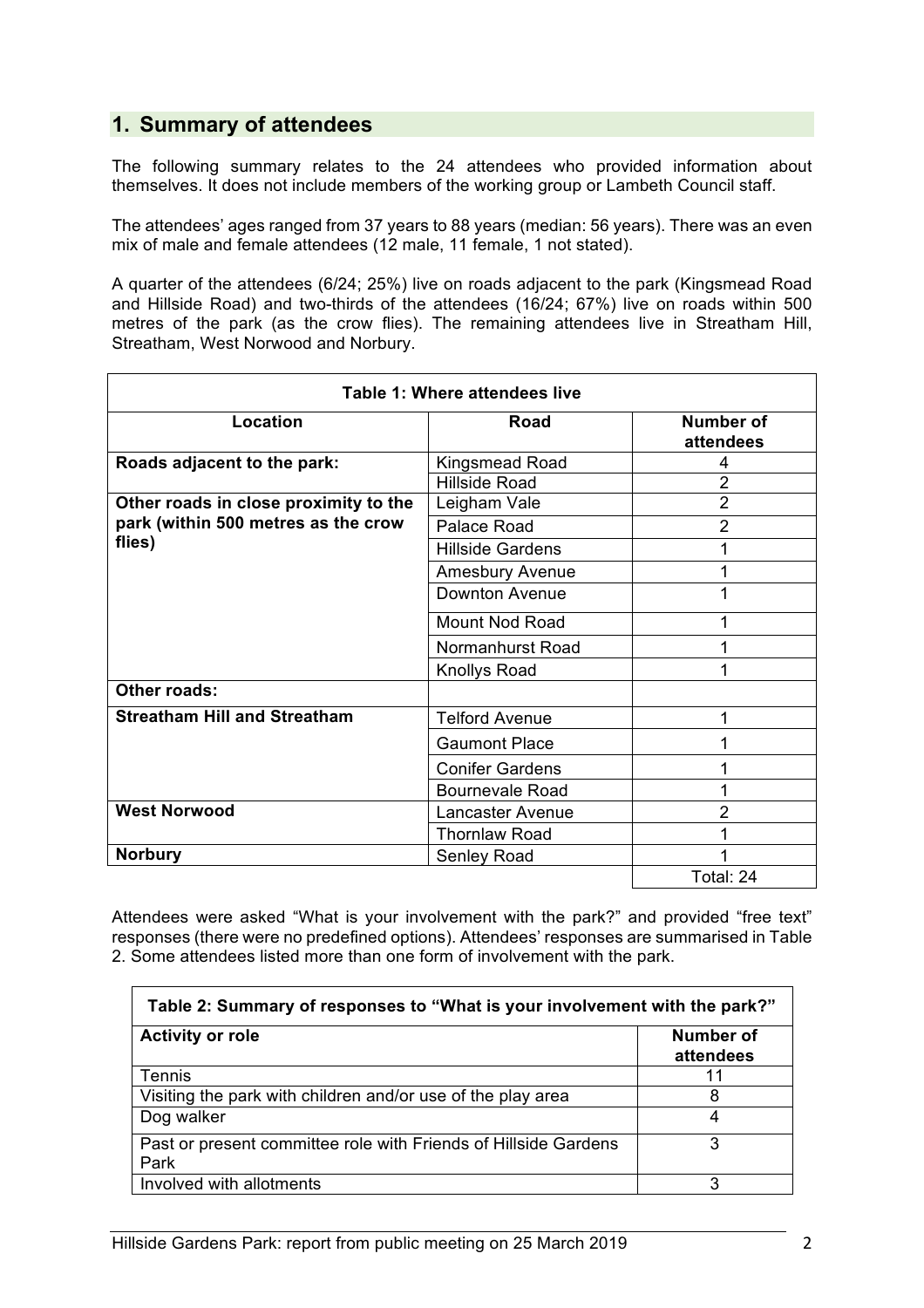| Table 2: Summary of responses to "What is your involvement with the park?"                                           |                        |  |
|----------------------------------------------------------------------------------------------------------------------|------------------------|--|
| <b>Activity or role</b>                                                                                              | Number of<br>attendees |  |
| "Nursery" user                                                                                                       | 2                      |  |
| Litterpicking and/or labouring                                                                                       | 2                      |  |
| Use of dog free area                                                                                                 | 1                      |  |
| Use of gym equipment                                                                                                 |                        |  |
| Sports day (organising)                                                                                              |                        |  |
| Connections with other local groups and places:                                                                      |                        |  |
| Volunteer at Palace Road Nature Gardens                                                                              | ◢                      |  |
| Involved with St Margaret's redevelopment                                                                            |                        |  |
| Involved with Hitherfield Parent Teachers' Association (PTA)<br>and consequently interested in the children's centre |                        |  |

# **2. Summary of feedback from cluster group discussions**

The seven cluster groups discussed the following topics:

- 1. Name at least three things you like about the plans
- 2. List your top three priorities
- 3. Is there anything you REALLY don't like
- 4. Do you have any other ideas for what you would like to see

For discussion topics 1 to 3, the groups provided answers in writing on A3 sheets. A summary of the information which they provided is presented below and a full transcription of the responses is contained in Appendix 1.

For discussion topic 4, the groups wrote their ideas on post-it notes which were then stuck to a flipchart at the front of the room. Some groups also wrote responses on their A3 sheets. This section contains a record of all of the ideas which were proposed, whether this was on post-it notes or on the A3 sheets.

The summaries below include information about the number of groups who commented on particular topics. However, given the informal nature of the exercise, caution should be used in the interpretation of this numerical information.

#### **Discussion topic 1: "Name at least three things you like about the plans"**

The groups recorded that they liked the following elements of the plans:

- **Changes and improvements to sports facilities (6 groups):**
	- "Enhanced sport tennis courts and moving MUGAs"
	- "Upgrade of MUGA and tennis surfaces"
	- "New surfaces on sports courts / pitches"
	- "Improved facilities for tennis"
	- "Consolidation of the tennis courts"
	- "Better tennis courts / MUGA"
- **Entrances to the park (4 groups):**
	- "Agree that entrance needs improvement remove hedge + make more welcoming, etc. Decent plan shown."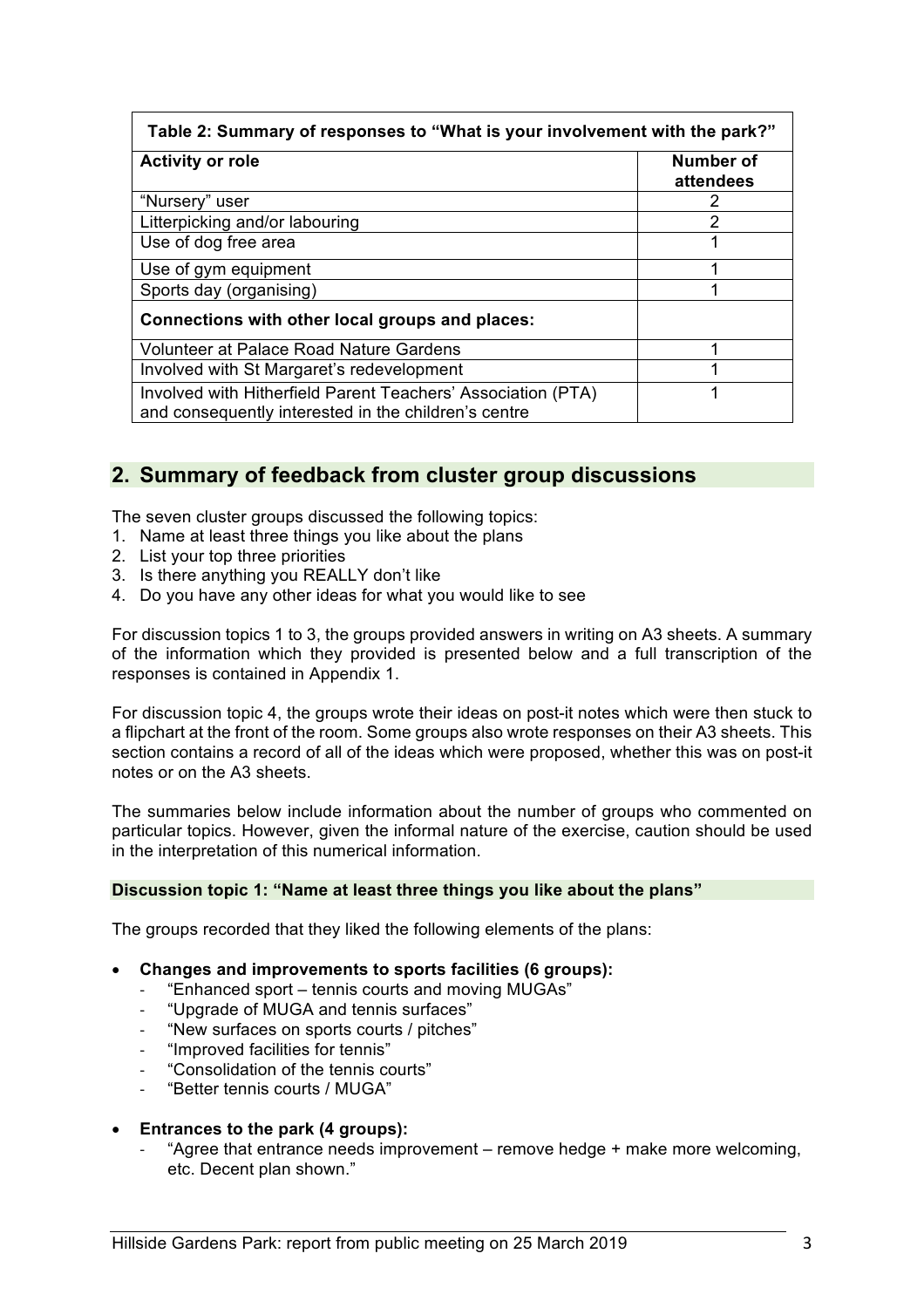- "Improved and open entrance"
- "Opening Hillside Entrance"
- "Improving tarmac area use by entrance"
- **Opening up of space (3 groups)**
	- "Agree removal of fence through middle of park to create a more open walking area"
	- "Opening up of grass area through removal of fences"
	- **"**More opener & flow/circulation of space"
- **Circular walking route (2 groups).** A further group stated "I like idea of "circular" flat area".

Individual groups also noted the following things which they liked: redevelopment of play area; area for young adults; improved planting / landscaping; improvements to biodiversity; and picnic area adjacent to nursery. One group noted that the design opportunities offer improvements for the whole range of park users / stakeholders.

#### **Discussion topic 2: "List your top three priorities"**

The priorities recorded by the groups are summarised below (some groups provided more than, or less than, three priorities and one group did not respond to this question):

- **Sports facilities (4 groups):** "tennis courts + MUGAs", "consolidation of tennis courts / area", "tennis court surfaces", "tennis courts". Three of these groups also mentioned floodlights (which for the purposes of this report, it has been assumed is related to the sports facilities). One of these groups also mentioned "fair allocation of tennis courts between coaching + non-coaching".
- **Facilities for older children / young adults (3 groups):** comments included "redevelopment of play areas  $\rightarrow$  new area for young adults / older kids" and "new youth area – seating/fitness/games".
- **Entrances and access (2 groups):** "improvement of entrances", "accessibility", "better access".
- **Landscaping (2 groups):** "integrated landscaping", "support planting of hedge adjacent to new wall to improve appearance and to prevent people climbing over the wall into neighbouring properties (… adjacent to existing tennis courts)."

Individual groups also commented on the following: definitely wanting a dog free area; limiting hard surfaces and maintaining biodiversity and greenery; improved "furniture"; and "with funding new building" and water fountains.

#### **Discussion topic 3: "Is there anything you REALLY don't like?"**

The feedback provided by the groups to this question is summarised below (one group did not respond to this question):

- Two groups commented on the **skateboarding park**, with feedback from one group being "too big + noisy" and from another being "possible safety problem with teens skate park next to play area for small children's playground…" and "skate park is a good idea, just looks a bit small".
- Two groups commented on the **location of the climbing / bouldering wall**: "move bouldering wall (good idea) up to top of park?" and "the climbing wall should be by court 4".
- Two groups expressed concern about **hard surfaces**: "care to be taken over amount of existing grass area changed to tarmac" and "additional hard surfaces".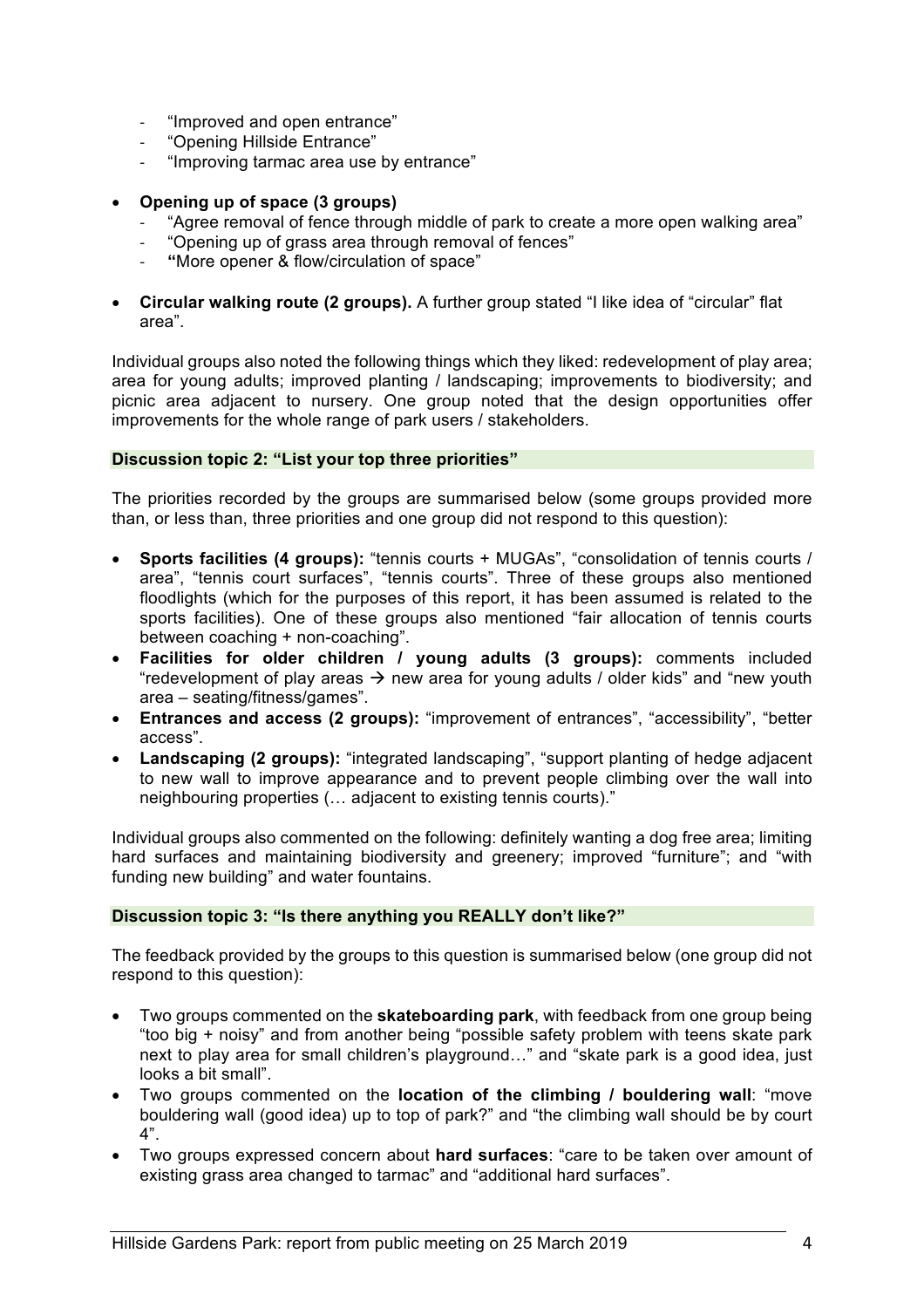Concerns were also raised by individual groups about the following:

- "Dog-free area / children's picnic area now too small. It is  $\frac{1}{4}$  of what it was before, happy to lose part to circular walkway but think should remain at least ½ current one (2 x size on new plan)."
- "Splitting 2 areas for exercise equipment is not desirable. Put in one place."
- "No more gyms."
- "The existing building!"

One group also said "...to bear in mind  $\rightarrow$  people learn to cycle on the tarmac and "boules" area."

### **Discussion topic 4: Do you have any other ideas for what you would like to see happen?**

The ideas which were recorded by the groups for this discussion topic are presented below, grouped by theme:

### **Access to the park:**

- Middle entrance from Hillside Road (currently no actual access to park) something needs to be done with this area. If it is not going to be an entrance, this needs to be made clear, otherwise people try to go down it but can't get in.
- Clarity of middle entrance?
- Gate at the top of entrance.
- Gates up the top to open up even more.

### **Signage:**

- Signage; better signage/info boards.
- Educational signs (e.g. wildlife, ecology).

### **Paths, landscaping and appearance:**

- Improved surfaces and paths.
- Path by the railway line could be incorporated into the new circulation for walkers and be made much more attractive.
- No extra tarmac paths (grassy hexagons OK).
- Grass instead of tarmac in front of allotments.
- Trim / remove trees along the perimeter and maintain.
- More trees planted.
- $\bullet$  Tidy up the housing area next to court  $3 -$  or take it over.

#### **Artwork:**

- Mural on walls.
- Piece of art / statue.

### **Gardening / food growing:**

• If new building put polytunnel on roof.

### **Refreshments:**

- Café.
- Hatch door to make small café in room next to toilets in existing building like maybe bowling green café Clapham west side.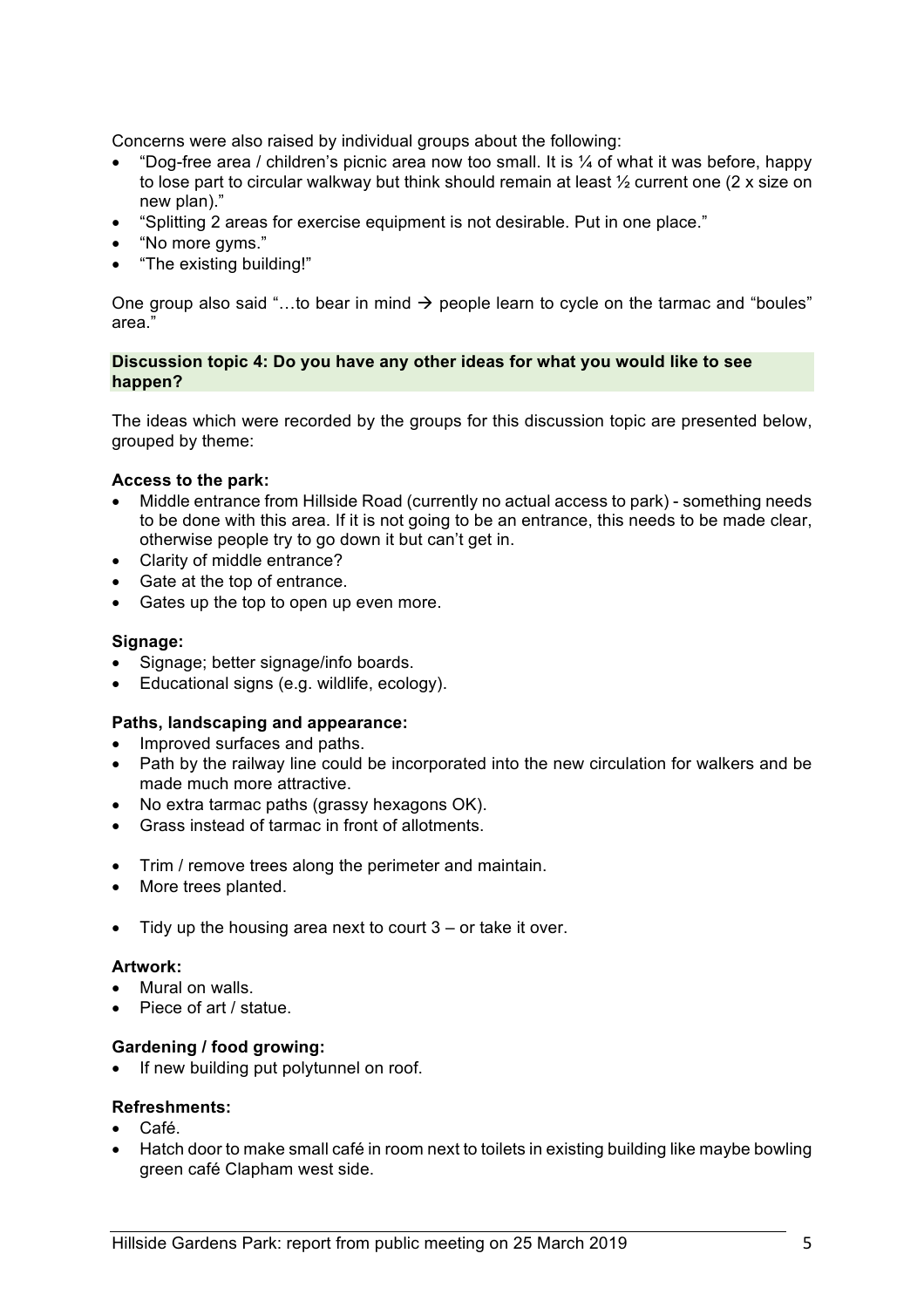- Coffee kiosk / cart.
- Seating area with tables and chairs.
- Coffee kiosk + seating area possibly with covered pergola.
- Café at end of Amesbury Avenue next to Hillside Passage more passing trade.
- (More) drinking water fountains. At bottom of park and top.

### **Amenities for young children:**

• Mud kitchen for young children / creative play similar to Brockwell Park Commmunity Gardens.

## **Gym:**

• Perspex canopy for outdoor gym.

### **Sports:**

- Basketball hoops (in MUGA area).
- Key pad / lock on gates to tennis court areas.
- Floodlights (code) access and gates for the tennis courts.
- Do not put locks on courts as limits use by less well off.
- Tennis surface (low maintenance).
- Resurfacing tennis courts.

### **Locations of facilities:**

- Is it possible to put the skate park up by the MUGA? i.e. teens at the top of park, young children at the bottom.
- Bouldering at top of park?
- Top exercise area don't split.

### **Rubbish:**

• Recycling bins (waste + recycled waste options).

### **Dog-related matters:**

- Dog poo bag dispenser.
- Self-closing gate for dog-free area and polite notice "no dogs please, picnic area".
- Dog poo + antisocial behaviour irresponsible owners, fined, regular community officers, …
- Dog-free zone.

### **Other ideas / comments:**

- Additional funding.
- Skate area (small?).
- Spec of bouldering wall.
- Lighting.
- Floodlights.
- First aid area
- Take over housing area alongside courts 3+4.
- Leave garden of 19 Hillside Road!
- Permitted working supported permitted working links, (sign post) referrals to Garden & Park (groups) (individual) from Department of Work and Pensions Benefits Team.

*Report prepared by: Catharine Raitt, working group member, 10 April 2019*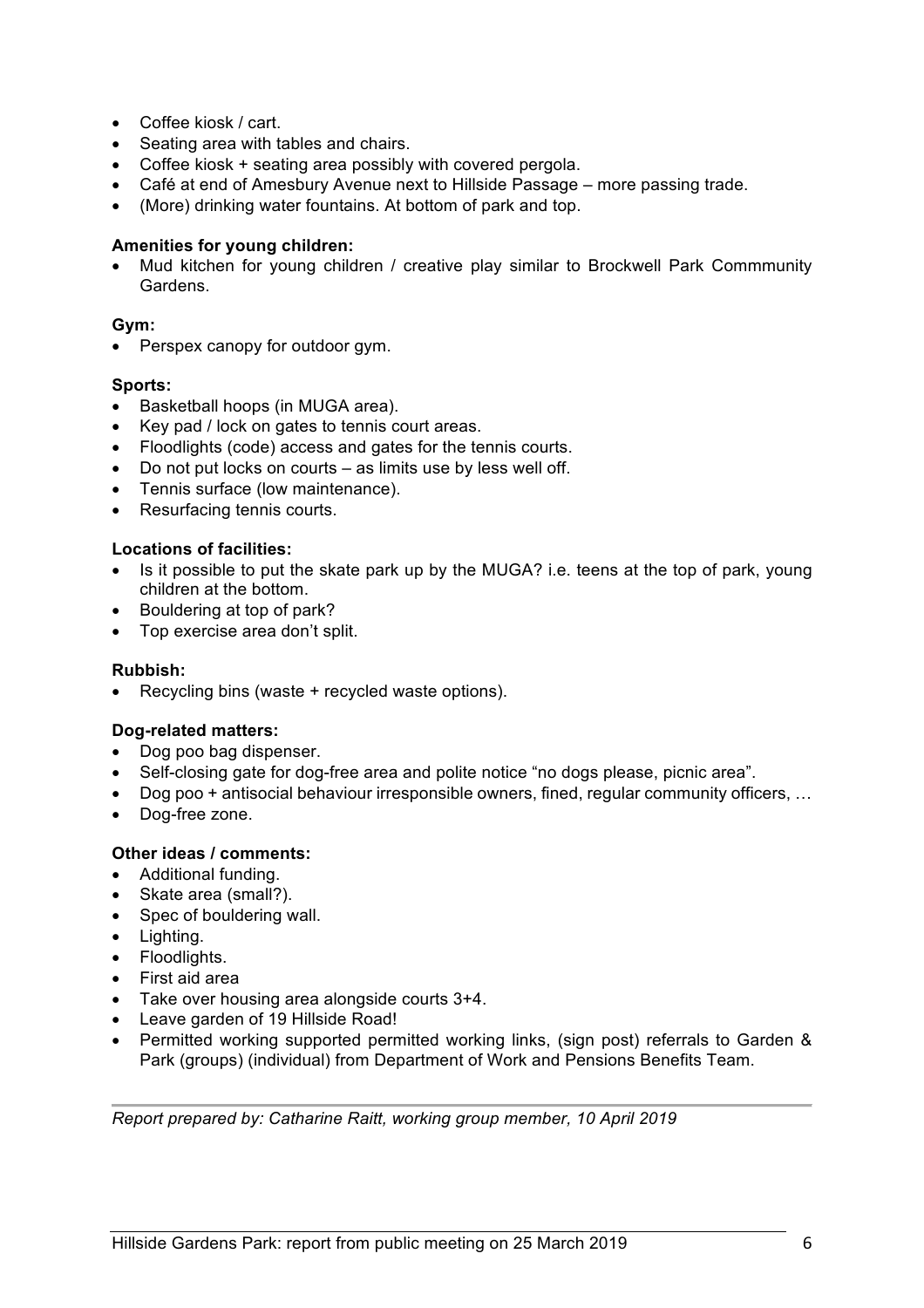# **Appendix 1: Full written responses provided by the cluster groups**

For discussion points 1-3, the groups were asked to capture their responses in writing on A3 sheets which contained the questions and a space for the answers. This appendix contains a transcription of the responses provided. For question 4, the groups were asked to capture their input on post-it notes which were then stuck to a flipchart at the front of the room. Some groups also captured information on the A3 sheets. The collated comments from both the post-it notes and A3 sheets are contained within the main body of this report.

| Group | <b>Responses</b>                                                              |
|-------|-------------------------------------------------------------------------------|
|       |                                                                               |
| 1     | enhanced sport – tennis courts and moving MUGAs.                              |
|       | redevelopment of play area.                                                   |
|       | improved planting / landscaping > integration.                                |
| 2     | Agree that entrance needs improvement - remove hedge + make more<br>1.        |
|       | welcoming, etc. Decent plan shown.                                            |
|       | Agree removal of fence through middle of park to create a more open<br>2.     |
|       | walking area.                                                                 |
|       | Upgrade of MUGA and tennis surfaces.<br>3.                                    |
| 3     | The design opportunities offer improvements for the whole range of park<br>1. |
|       | users / stakeholders                                                          |
|       | 2. Opening up of grass area through removal of fences.                        |
|       | 3. New surfaces on sports courts / pitches.                                   |
| 4     | Improved facilities for tennis                                                |
|       | Improved + open entrance                                                      |
|       | More opener & flow/circulation of space                                       |
| 5     | I like idea of "circular" flat area                                           |
|       | <b>Opening Hillside Entrance</b>                                              |
|       | Area for young adults                                                         |
| 6     | Consolidation of the tennis courts.<br>$\bullet$                              |
|       | Circular walking route.<br>٠                                                  |
|       | Improving tarmac area use by entrance.                                        |
| 7     | Better tennis courts / MUGA.                                                  |
|       | Improvements to biodiversity.                                                 |
|       | Picnic area adjacent to nursery.                                              |
|       | Circular walkway.                                                             |

### **Discussion point 1: Name at least three things you like about the plans**

#### **Discussion point 2: List your top three priorities**

| Group         | <b>Responses</b>                                                                                                                                                                                                  |
|---------------|-------------------------------------------------------------------------------------------------------------------------------------------------------------------------------------------------------------------|
|               | tennis courts + MUGAs.<br>redevelopment of play areas > new area for young adults / older kids.<br>2.                                                                                                             |
|               | integrated landscaping.<br>3.                                                                                                                                                                                     |
| $\mathcal{P}$ | Definitely want a dog free area.                                                                                                                                                                                  |
| 3             | Surfaces – limit hard surfaces + maintain biodiversity and greenery!<br>Improvement of entrances                                                                                                                  |
|               | Accessibility<br>Play area for older children / young adults.<br>$\bullet$                                                                                                                                        |
|               | Support planting of hedge adjacent to new wall to improve appearance and<br>$\bullet$<br>to prevent people climbing over the wall into neighbouring properties (by<br>area 1 adjacent to existing tennis courts). |